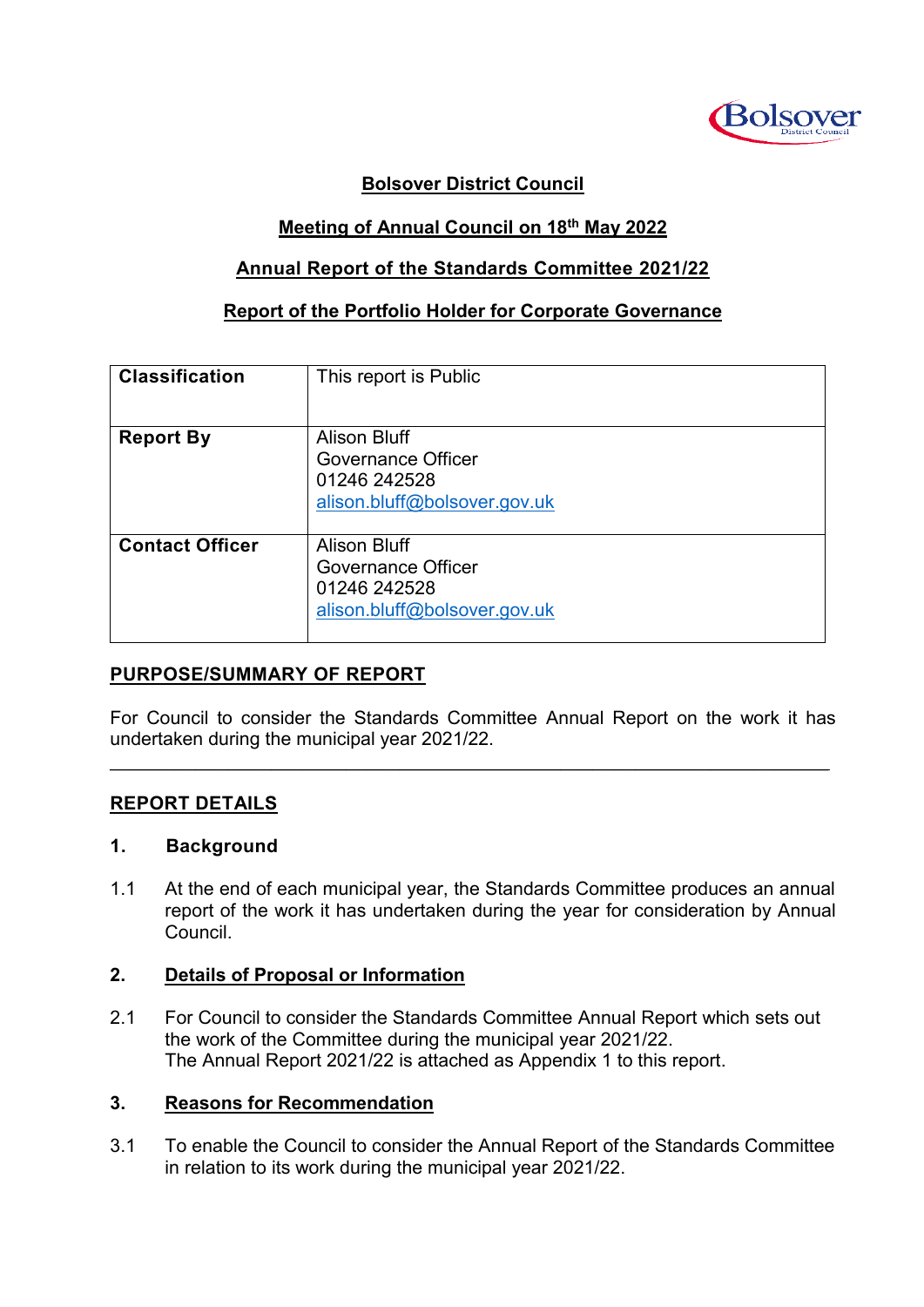## **4 Alternative Options and Reasons for Rejection**

4.1 This report is to inform the Council of the work of the Standards Committee therefore there are no alternative options.

**\_\_\_\_\_\_\_\_\_\_\_\_\_\_\_\_\_\_\_\_\_\_\_\_\_\_\_\_\_\_\_\_\_\_\_\_\_\_\_\_\_\_\_\_\_\_\_\_\_\_\_\_\_\_\_\_\_\_\_\_\_\_\_\_\_\_\_**

# **RECOMMENDATION(S)** that;

Council notes the Standards Committee Annual Report 2021/22

Approved by Councillor Duncan McGregor, Portfolio Holder for Corporate **Governance** 

| <b>IMPLICATIONS;</b>               |                                |                  |                                      |                                           |
|------------------------------------|--------------------------------|------------------|--------------------------------------|-------------------------------------------|
| <b>Finance and Risk:</b>           |                                | Yes⊟             | No ⊠                                 |                                           |
| Details:                           |                                |                  |                                      |                                           |
| None arising from this report.     |                                |                  | On behalf of the Section 151 Officer |                                           |
| Legal (including Data Protection): |                                | Yes <sub>1</sub> | No $\boxtimes$                       |                                           |
| Details:                           |                                |                  |                                      |                                           |
| None arising from this report.     |                                |                  |                                      |                                           |
|                                    |                                |                  |                                      | On behalf of the Solicitor to the Council |
| Staffing:                          | Yes⊟                           | No $\boxtimes$   |                                      |                                           |
| Details:                           |                                |                  |                                      |                                           |
|                                    | None arising from this report. |                  |                                      | On behalf of the Head of Paid Service     |

#### **DECISION INFORMATION**

| Is the decision a Key Decision?<br>A Key Decision is an executive decision which has a significant impact<br>on two or more District wards or which results in income or expenditure<br>to the Council above the following thresholds:<br>Revenue - £75,000 $\Box$ Capital - £150,000 $\Box$<br>⊠ Please indicate which threshold applies | No        |
|-------------------------------------------------------------------------------------------------------------------------------------------------------------------------------------------------------------------------------------------------------------------------------------------------------------------------------------------|-----------|
| Is the decision subject to Call-In?<br>(Only Key Decisions are subject to Call-In)                                                                                                                                                                                                                                                        | <b>No</b> |